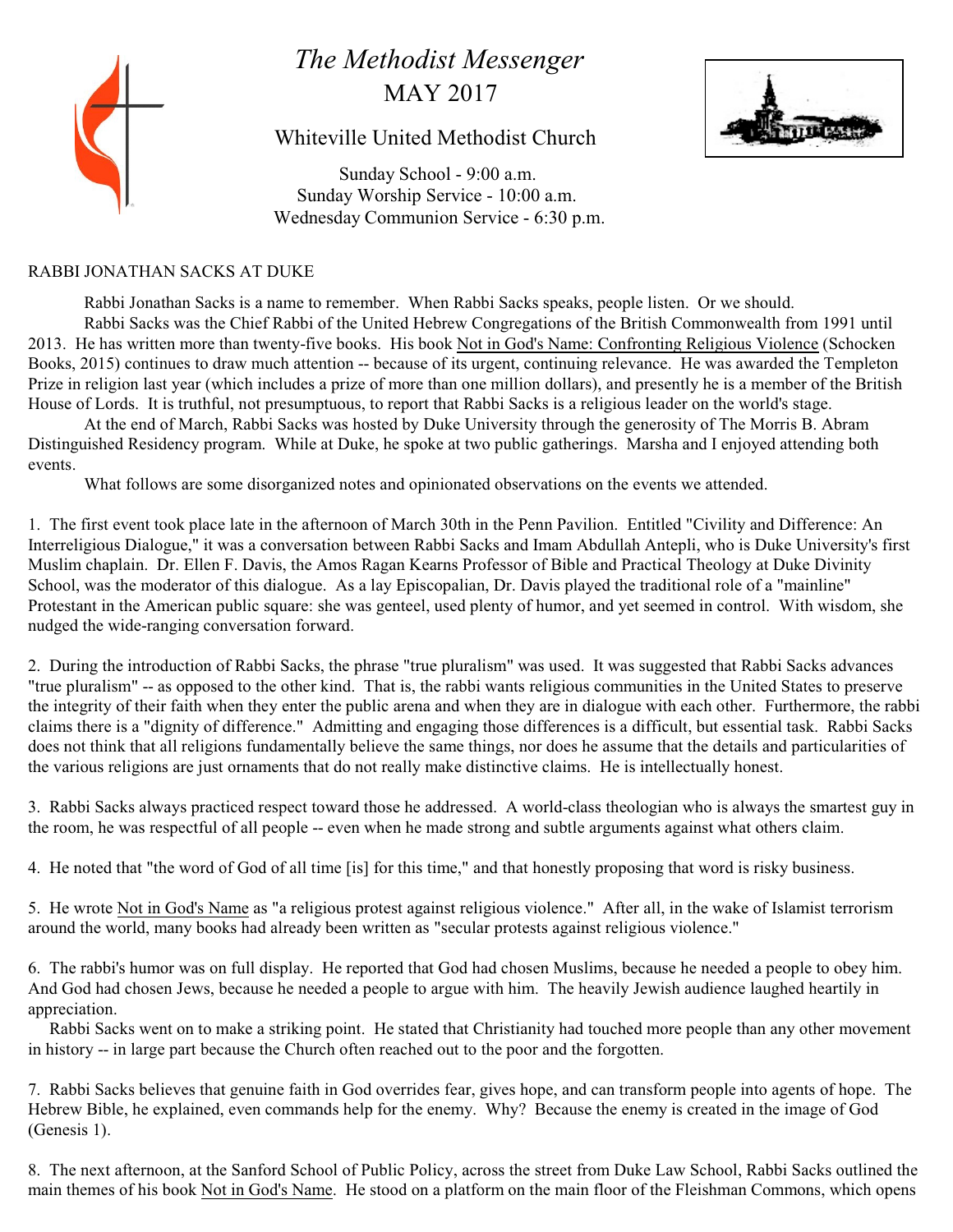upward (like an atrium) to several, exposed floors where couches and chairs were arranged. From the top floor, from what could be called balcony seating, looking down on the speaker, Marsha and I heard the rabbi's presentation.

9. Dr. Richard Brodhead, the current President of Duke University, introduced Rabbi Sacks. Observing that some people are conflict averse and some are conflict seeking, and recalling that the rabbi had last visited Duke in 2007 during the Duke lacrosse scandal, Dr. Brodhead went on to declare that Rabbi Sacks always calls people to their highest. True.

10. The rabbi spoke of the "metanarratives" -- or stories of the world that attempt to explain why things happen in history -- that are now collapsing.

 One such story was the alleged secularization of society -- or taking religion out of public life. This story has often been proposed as a way to make the modern world a better place. However, societal secularization has often led to societal disaster.

 Religious communities were supposed to get in line with secularization, and all would be well. But religion in public is not going away.

 With the implosion of the Soviet Union and communism, "the end of history" (Francis Fukuyama, 1992) was upon us. But historical disruptions, such as terrorism, have brought back history with a vengeance.

 Then globalization -- with all of its supposed technological, administrative, economic, and political advantages -- was going to promote the progress of mankind. But along came BREXIT and other such protests.

 While these grand stories are stumbling, Rabbi Sacks pointed hopefully to the main Jewish story of the Exodus, of journey, which moves forward at times and backward at other times, all under God's leading and providence. This journey depends upon its travelers having hope.

11. Rabbi Sacks spoke of two challenges of a covenant divinely established: God's covenant with a particular people to form a traditional, faithful community; and God's covenant with a particular people to have them serve all in the world. Lacking any sense of covenant, the modern consumer society has allowed people to acquire many things, but it has left many without strong purpose and without enduring happiness.

12. How should Israel and the Palestinians move forward? According to the rabbi, Jews need to understand deeply the suffering of the Palestinians, and Palestinians need to understand deeply the suffering of the Jews. And religion must always participate at the negotiating table of the politicians.

13. Whenever various groups gather, for a common purpose, hope and joy are experienced by all involved. today. In a vigorous, heartfelt response, he lamented that political correctness has turned sensitivity about language into censorship of viewpoints. He recalled that as a young man he, a very religious Jew, had studied philosophy with "the brightest man in England," who was a convinced (believing?) atheist. His challenge, as a student, was great. The arguments, with his professor, were tough. But over time, the future rabbi learned to give reasons, for what the Jewish faith knows to be true, to his atheistic philosophical teacher. That "safe space," which was actually a very difficult space for young Jonathan, taught the man who would become a rabbi that he could indeed face any intellectual challenge. The rigors of that "safe space" made Rabbi Sacks confident enough to take on, well, the world. Authentic political correctness is about politeness and engagement -- not a politeness that aggressively puts a stop to engagement and silences others.

15. It is interesting and disturbing to note that Raleigh's News & Observer and Durban's Herald-Sun did not cover Rabbi Sachs' presentations. Only Duke's spunky Chronicle did. Do you need more evidence of the media neglecting religion?

All in all, these evenings at Duke University were memorable in the extreme. They are even more significant when one considers that our Lord and Savior Jesus Christ, who was an itinerant rabbi among the Jews east of the Mediterranean Sea so many years ago. He, too, spoke of the kingdoms of this world and of a kingdom, not of this world, that is to come.

In Christ, Pastor Paul

# FIRST THINGS ARTICLE

"A Disunited Methodist Church" is an article by the pastor that appears in the May 2017 issue of First Things, a monthly journal that concerns religion and public life. The article is about the current challenges facing The United Methodist Church, and how the Council of Bishops and the resident bishops are perhaps aggravating those challenges. If you would like to read the article, please go to www.firstthings.com/article/2017/05/a-disunitedmethodist-church, or request a paper copy from the pastor.

## SOUTHEASTERN ORATORIO SOCIETY

The Southeastern Oratorio Society will perform its spring concert on Monday, May 1, at First Presbyterian Church in Whiteville. The concert will begin at 7:30 p.m. and is in memory of Carol and Mickey Greer. All are invited and encouraged to attend.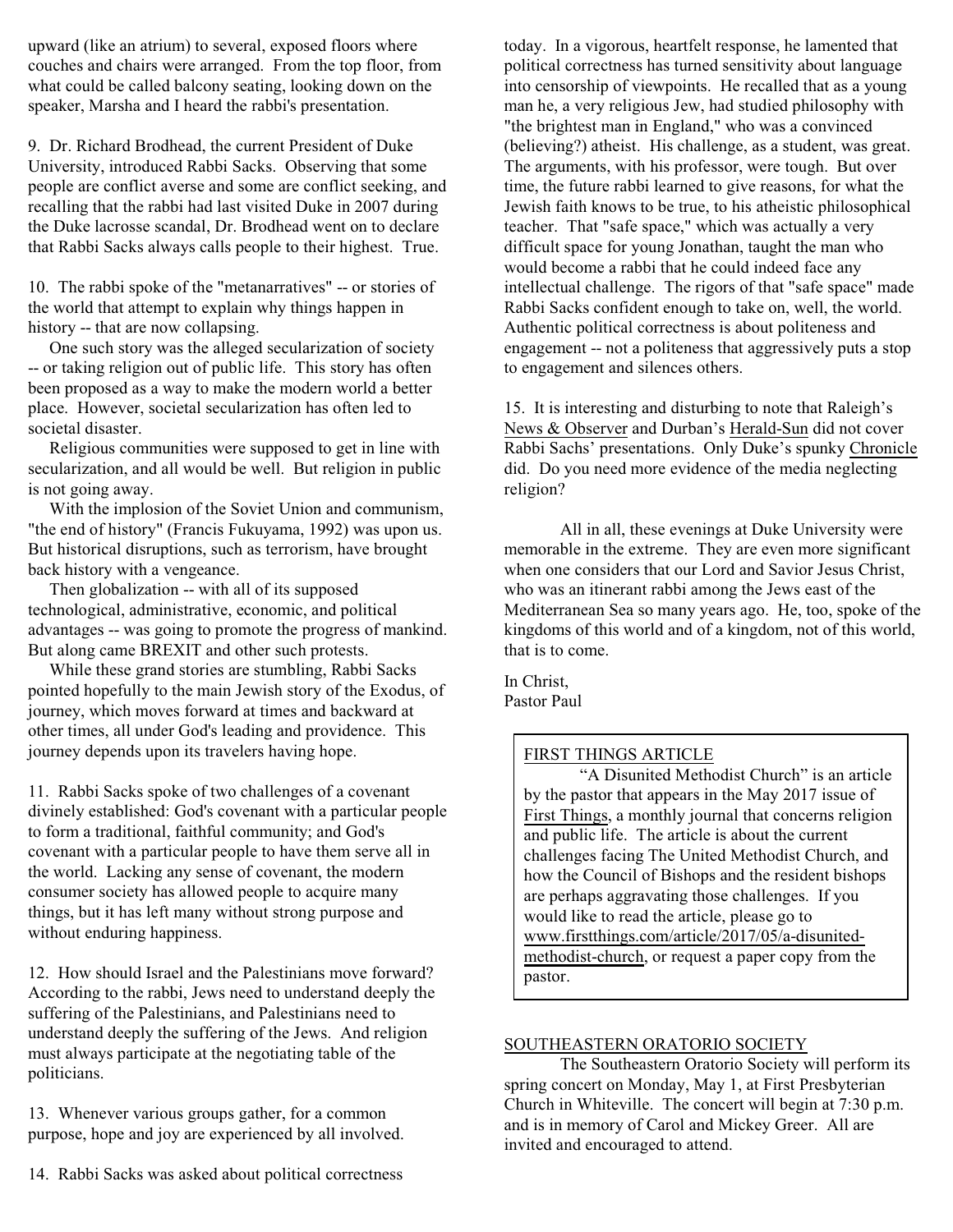#### UNITED METHODIST WOMEN

Whiteville United Methodist Women will attend the Harbor District "Spiritual Day Apart" at Wesley Memorial United Methodist Church in Wilmington on Saturday, May  $6<sup>th</sup>$ . If you are planning to attend, please meet in the church parking lot and be ready to leave at 8:30 a.m. We have ladies who have pre-registered and plan to attend this meeting.

Our next monthly meeting will be held on June  $5<sup>th</sup>$  at 6:30 p.m. in the Parlor. Please plan to join this wonderful group of ladies as we seek to carry out our Lord's work.

#### MISSION AND MINISTRY WITH OUR RETURNING VETS

Chaplain David Smith (retired U.S. Army), of Soul Care Initiative and the Harbor District's Military Community Outreach Advisory Team (MCOAT), will present a workshop for church leaders (clergy and laity) and veterans at Harbor United Methodist Church in Wilmington, NC. The workshop, held on Saturday, May 6, from 10:00 a.m. until 2:00 p.m. It will explain the needs of veterans and their families and explore how churches can be in ministry with them. To register, go to the "Soul Care Event" post on www.harbordistrictnc.org. (Registration is required.)

#### SUNSHINE CIRCLE

The Sunshine Circle will meet on Monday, May 15, at 11:00 a.m. in the Fellowship Hall. Ruth Walsh will give the devotion; the program will be on Health Kits and Florence Marlowe will be the hostess. Please bring your lunch; dessert and beverage will be provided. Visitors and new members are always welcome! This will be the last meeting until September.

## REV. LABRECHT TO SPEAK ON UNITED METHODISM TODAY/TOMORROW

Rev. Tom Lambrecht will speak at North Carolina Weslayan Collage (Rocky Mount) on May 18, Thursday, at 7:00 p.m. Rev. Lambrecht has served as an ordained United Methodist elder in Wisconsin since 1982, after being a music teacher. A graduate of Trinity Evangelical Divinity School, Tom has served various-sized congregations and fulfilled leadership roles on many different councils, boards, committees, and task forces within the Wisconsin Annual Conference. He is the vice president of Good News and a thoughtful commentator on all things United Methodist. In 2016, he was selected by the Council of Bishops to serve as one of 32 members of the very important Bishop's Commission on a Way Forward.

If you would like to attend, please speak to the pastor. We will leave our church's parking lot at 3:00 p.m. and return late that night.

#### REACHING OUT

Reaching Out will meet on May 23, a Tuesday, at Dale's Seafood in Whiteville at 6:00 p.m. Rev. Paul Stallsworth will be the guest speaker. All widowers and widows are encouraged to attend for an evening of food and fellowship.

#### NURTURE COMMITTEE

Our church had a beautiful Lenten and Easter season this year! The Lenten services were excellent and wellattended as were the Lenten lunches. Many thanks to all those that helped to prepare and serve the lunches each week. We had around 50 people each of the 6 weeks who enjoyed the delicious food and the fellowship.

The Nurture Committee has a fairly large responsibility in the life and ministry of the church. The umbrella of the committee's budget covers the Adult, Youth, and Children's ministries (Sunday School, Vacation Bible School, nursery supplies, etc.) It also covers kitchen supplies, most of the meals served at the church (bereavement meals, Homecoming meal, Lenten lunches, refreshments for district church meetings, etc.).

A very special thanks to the members of the Nurture Committee: Marsha Stallsworth, Linda Overcash, Beth Bullard, Alma Deans, Ann Williamson, and Sue Wells. These ladies make a great team! - Debbie Conway, Chair

#### ACOLYTES

Summer finds our acolytes and their families vacationing and traveling more often. If you would like to help fill in the gaps, please call Elizabeth High at 910-770- 1106 to volunteer to participate in Worship Service as an acolyte.

#### GORE SCHOLARSHIP APPLICATIONS

Applications for 2017 Sam T. and Thelma G. Gore Memorial Scholarship are now being accepted. This scholarship is given annually to a student who is a member of Whiteville United Methodist Church. The criteria consists of the recipient's academic achievement (having earned a 2.0 GPA in previous educational work), life goals, church involvement, character, and financial situation. Funds may be used for tuition, fees, books, supplies and other educational expenses at the college of his/her choice. Applications are available at the Church Office.